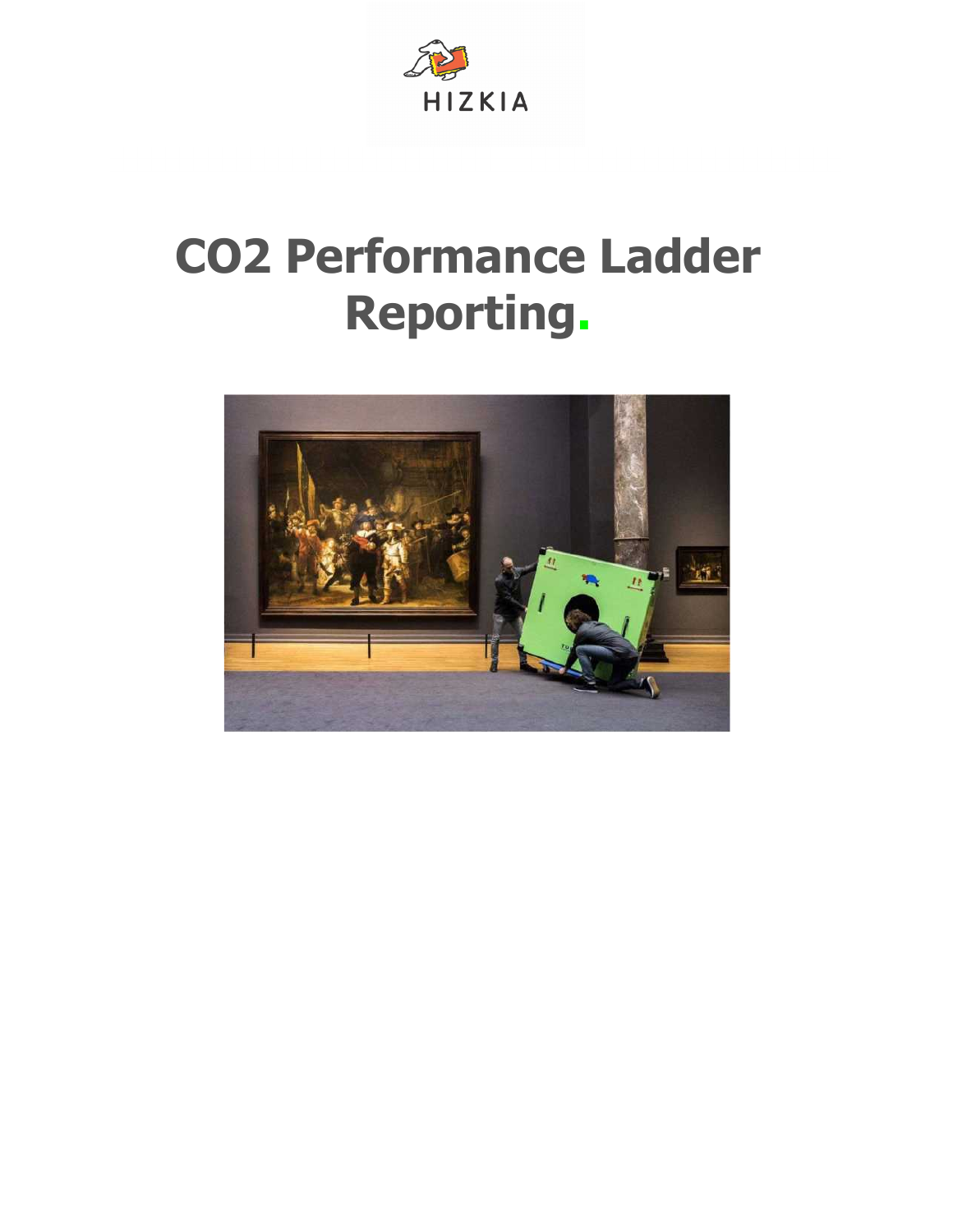# **Report for ambition level 3 on the CO2 Performance Ladder for 2021**

| Author | Sjors van der Geest, Project Controller 05-04-2022<br>Document Submission Date       |                |  |  |  |  |
|--------|--------------------------------------------------------------------------------------|----------------|--|--|--|--|
| Client | <b>HIZKIA</b><br><b>Table of Contents</b>                                            |                |  |  |  |  |
|        | CO2 Performance Ladder Reporting.                                                    | 1              |  |  |  |  |
|        | <b>Table of Contents</b>                                                             | $\overline{2}$ |  |  |  |  |
|        | <b>Management Statement</b>                                                          | 3              |  |  |  |  |
| 1.     | Operating and reporting limits                                                       | 4              |  |  |  |  |
| 1.1    | Description of the company                                                           | 4              |  |  |  |  |
| 1.2    | Responsible people                                                                   | 4              |  |  |  |  |
| 1.3    | Reporting period                                                                     | 4              |  |  |  |  |
| 1.4    | Organisational boundaries                                                            | 5              |  |  |  |  |
| 1.5    | <b>Reporting limits</b>                                                              | 5              |  |  |  |  |
| 1.6    | Declaration of Conformity to ISO 14064-1                                             | 5              |  |  |  |  |
| 2.     | <b>Emission inventory 2021</b>                                                       | $\overline{7}$ |  |  |  |  |
| 2.1    | Overview                                                                             | 7              |  |  |  |  |
| 2.2    | Direct emissions                                                                     | 8              |  |  |  |  |
| 2.3    | Indirect emissions                                                                   | 8              |  |  |  |  |
| 2.4    | Selection of reference year                                                          |                |  |  |  |  |
| 2.5    | Quantification methods and conversion methods                                        | 8              |  |  |  |  |
| 2.6    | Description of uncertainties regarding accuracy of emission and removal factors<br>9 |                |  |  |  |  |
| 2.7    | Uncertainty study and results                                                        | 9              |  |  |  |  |
| 2.8    | Statement regarding verification of the emission inventory                           | 10             |  |  |  |  |
|        | 3. Reduction                                                                         | 11             |  |  |  |  |
| 3.1    | Objectives                                                                           | 11             |  |  |  |  |
| 3.3    | <b>Reduction measures</b>                                                            | 11             |  |  |  |  |
| 3.4    | <b>Check</b>                                                                         | 15             |  |  |  |  |
| 3.5    | Adjustment                                                                           | 15             |  |  |  |  |
|        | 4. Communication                                                                     | 16             |  |  |  |  |
|        | 4.1 Communication plan                                                               | 16             |  |  |  |  |
| 5.     | Participation plan                                                                   | 17             |  |  |  |  |
|        | Appendix 1: Glossary                                                                 | 18             |  |  |  |  |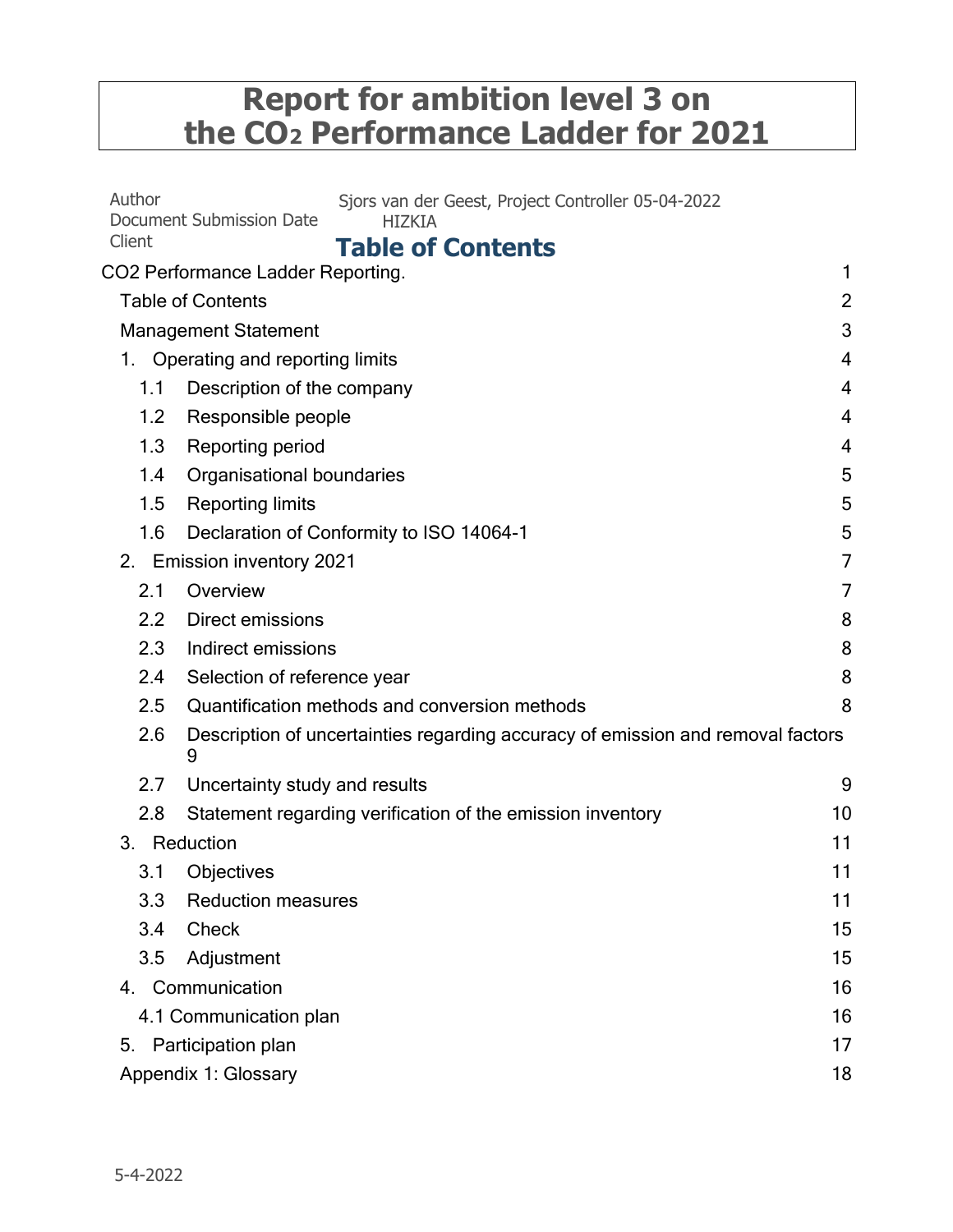

# **Management Statement**

HIZKIA always intends to move with the times and to stay ahead of the competition. The customer is always at the centre of HIZKIA and that has contributed to the fact that they are undisputed market leader in the Netherlands. From customers we increasingly hear that sustainability is an important part of their collaborations.

This is one of the reasons for certification on the CO2 Performance Ladder. Other reasons are social interest and our wish to contribute to a better world.

Before this report was drawn up, many measures have already been examined to see how consumption can be reduced.

These and other measures can be found in this report. In addition, the various energy flows that result in CO<sub>2</sub> emissions have been identified and quantified. For this purpose, only Scope 1 and 2 were taken into account in accordance with the Green House Protocol. This report also shows how we involve our employees in reducing our footprint.

Annually, this report will be reviewed and it will be reviewed if HEZKIA is on track to achieve its goals. All these future reports will also be available on our website.

The Hague, April 2022

HIZKIA General Manager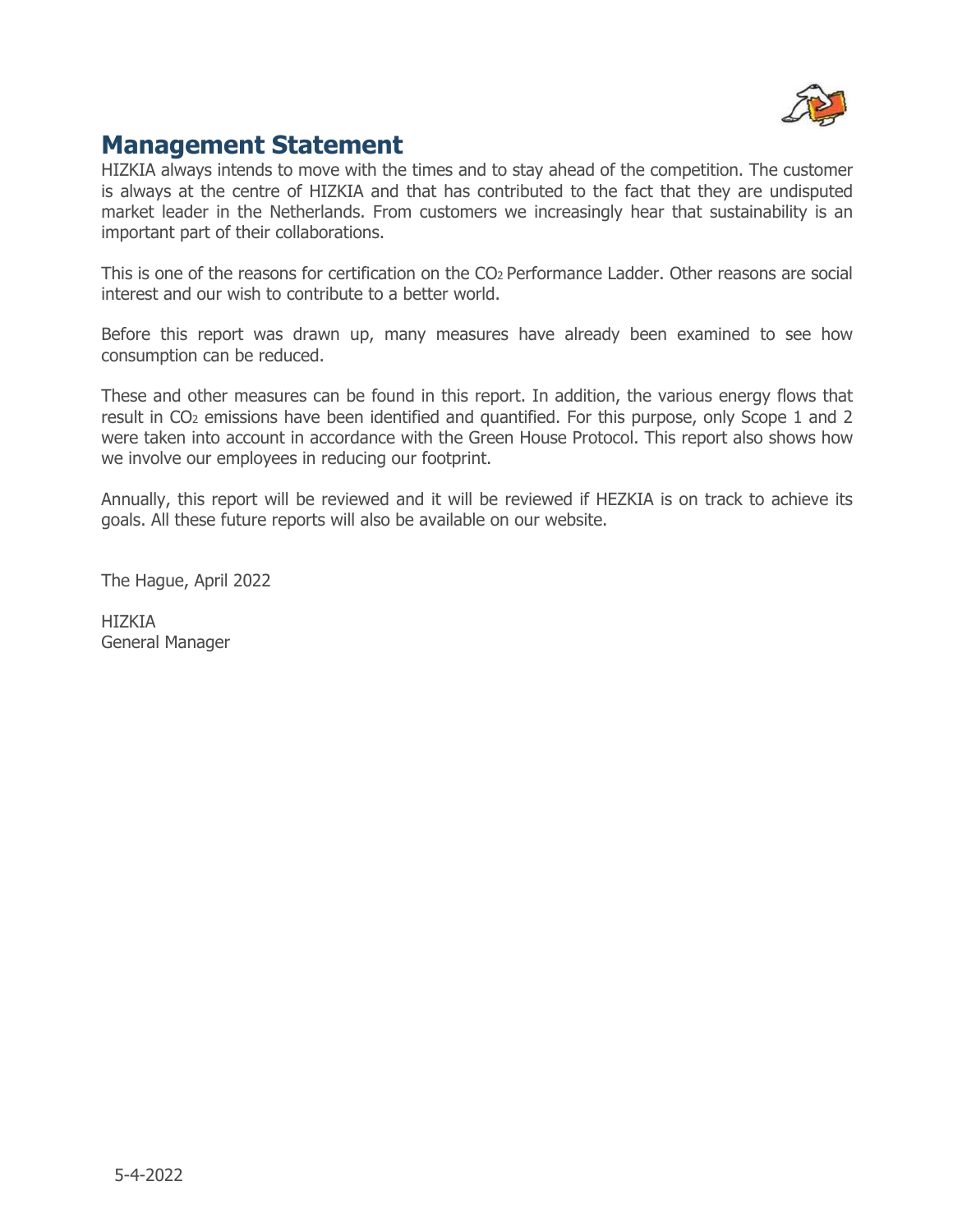

# **1. Operating and reporting limits**

## **1.1 Description of the company**

HIZKIA globally serves museums and private collectors in the fields of logistics, art transport, and collection management. In addition, the packaging and installation of works of art is a speciality of HIZKIA. The client is at the heart of HIZKIA and therefore it has become the market leader in the Netherlands when art transport and storage is concerned. For example, much attention and effort are invested into ensuring that the climate in the depots is optimally managed to store art. HIZKIA has two Dutch branches, these are located in the Hague and Amsterdam. In addition, HIZKIA has a branch in Belgium, France, Denmark, and Sweden.

HIZKIA has also developed the Turtle. This is a durable crate in which art can be transported safely. The crate works insulating, allowing the work of art to be transported under the right climate. In addition, it can be used flexibly, because different sizes fit in the same crate. The Turtle lasts on average for 20 years and is completely recyclable.



## **1.2 Responsible people**

The report was prepared by S.J.J. van der Geest, Project Controller at HIZKIA. Furthermore, from HIZKIA Nederland, Mr M. Van Nuland, Financial Director, responsible for the measures, reduction targets, and management system.

## **1.3 Reporting period**

The report was drawn up for the period from 1 January to 31 December 2021. The data is compared to the 2019 report.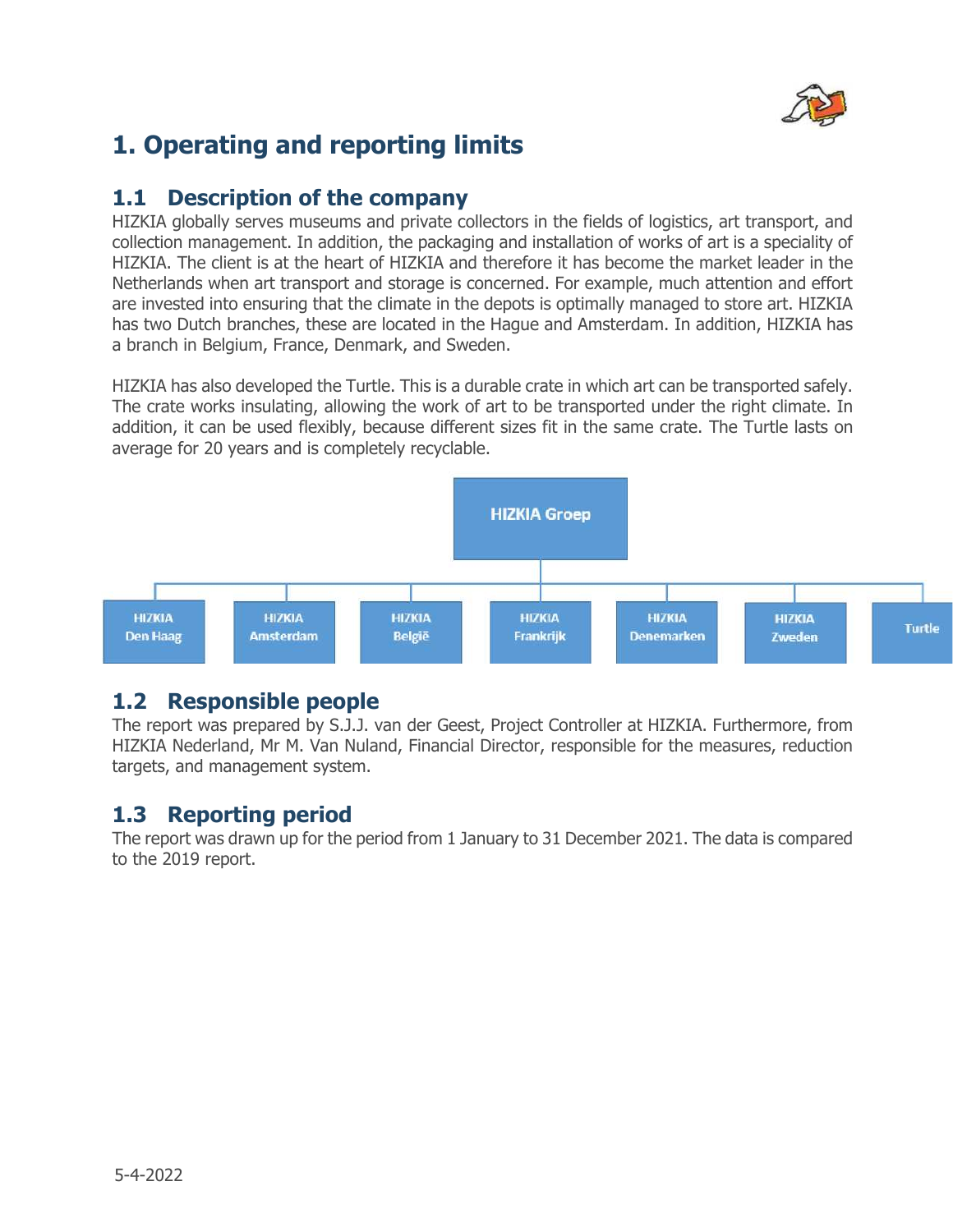

## **1.4 Organisational boundaries**

HIZKIA Nederland is determined as a boundary via the GHG Protocol method. For this, the control method has been used. The profit and loss account for 2021 was reviewed in order to find out which activities HIZKIA Nederland controls and can therefore influence emissions and their reduction. HIZKIA Belgium falls outside these limits, just like Turtle B.V.

#### **1.5 Reporting limits**

For the preparation of this report, the Dutch Business Unit and its activities and fleet were examined.

For the ambition level 3 of the CO2 performance ladder, scope 1 and 2 should be considered as defined by the Green House Gas Protocol. This means that direct and indirect emissions have been reviewed in this report. These are divided into the own fleet, electricity and gas consumption, and commercial train and air travel. The international transport, and the accompanying couriers, by third parties falls into scope 3 and is therefore not included. For all activities, only CO2 emissions have been considered.

#### **1.6 Declaration of Conformity to ISO 14064-1**

HIZKIA herewith declares that it has prepared this report according to the requirements laid down in NEN-ISO 14064-1:2019. The table below shows where the various requirements of this standard can be found in this report.

|                         | <b>Requi Description</b>                                                        | <b>Section</b> |
|-------------------------|---------------------------------------------------------------------------------|----------------|
|                         | Description of the company                                                      |                |
| B                       | Responsibilities                                                                |                |
| $\mathsf{C}$            | Reporting period                                                                | 1.3            |
| D                       | Organisational boundaries                                                       | 1.4            |
| E                       | Reporting limits                                                                | 1.5            |
| F                       | Direct emissions                                                                | 2.2            |
| G                       | Biogenic CO <sub>2</sub> emissions and removals                                 | n/a            |
| н                       | Direct CO <sub>2</sub> removals                                                 | n/a            |
|                         | Explanation of exclusions of CO2 emissions and removals                         | 2.4            |
|                         | Indirect emissions                                                              | 2.3            |
|                         | Selection of reference year                                                     | 2.5            |
|                         | Explanation of changes of reference year and historical data                    | n/a            |
| M                       | <b>Quantification methods</b>                                                   | 2.6            |
|                         | Explanation of changes compared to previous approaches to the CO2 inventory     | n/a            |
| $\mathbf{o}$            | Emission factors and removal factors                                            | 2.6            |
| P                       | Description of uncertainties regarding accuracy of emission and removal factors | 2.7            |
| Q                       | Uncertainty study and results                                                   | 2.7            |
| $\overline{\mathsf{R}}$ | Declaration of Conformity to ISO 14064-1                                        | 1.6            |
| S                       | Statement regarding verification of the emission inventory                      | 2.8            |
|                         | GWP values used and origin                                                      | n/a            |

NOTE: If sections do not apply to HIZKIA Nederland, they will not be named in this report.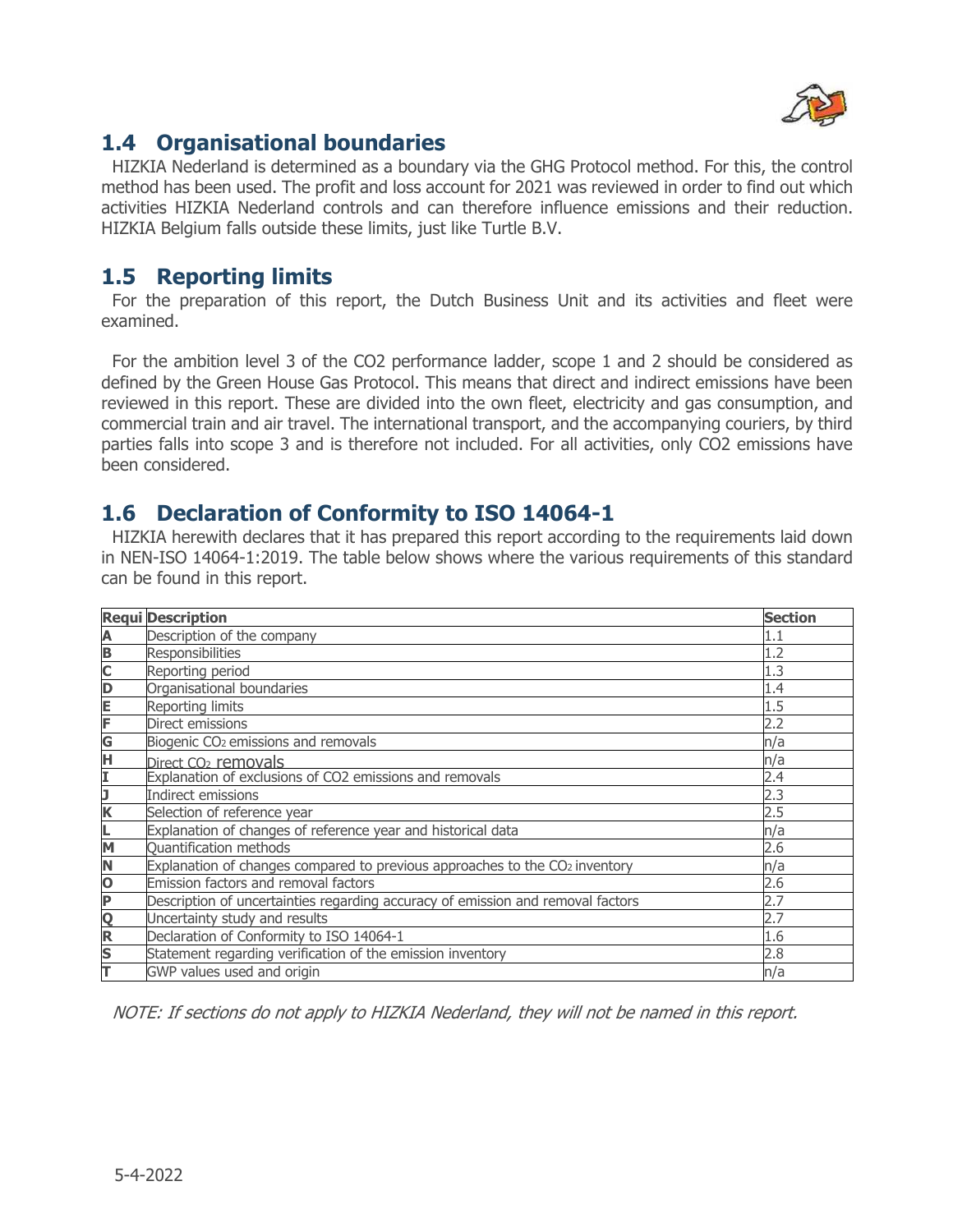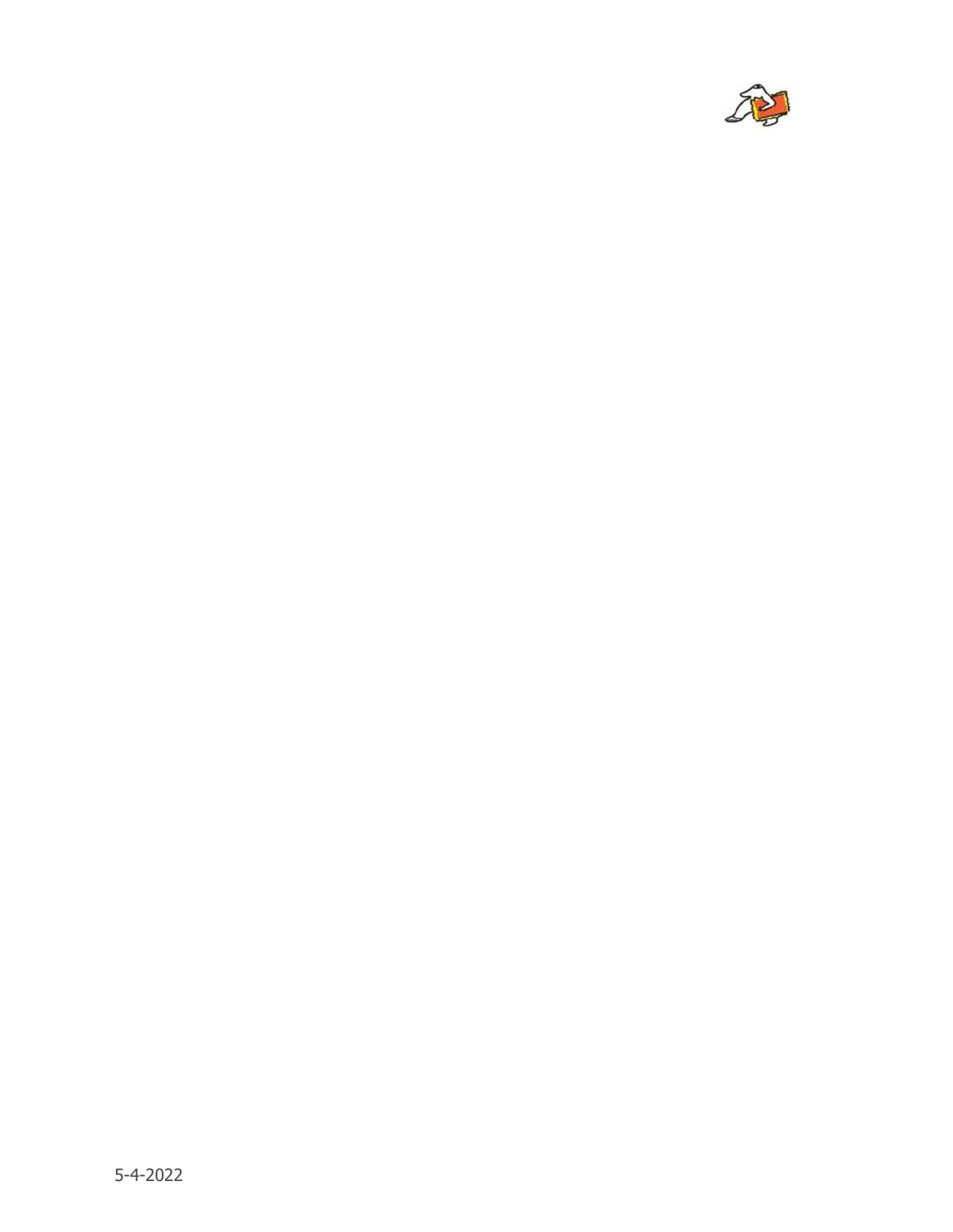# **Emission inventory 2021**

#### **1.7 Overview**

The total CO<sub>2</sub> emissions of HIZKIA Nederland in 2021 amount to 527 tons of CO<sub>2</sub>, equivalent to the annual emissions of about 26 households in the Netherlands. 42% of this is due to miles driven by own vans and trucks. This is mainly caused by purchased gas and electricity activities for the depot and office (57%) and to a limited extent by air travel of personnel.

The totals of scope 1, 2 and 3 are shown in the blue bars. Below, a list of emissions per component and the percentage of total emissions is shown.

|                                   |                      |                 |  |                            | CO <sub>2</sub>     |            |
|-----------------------------------|----------------------|-----------------|--|----------------------------|---------------------|------------|
|                                   |                      |                 |  |                            | emission<br>in tons |            |
| <b>TOTAL</b>                      | Quantity             |                 |  | <b>CO2</b> emission factor |                     | Percentage |
|                                   |                      |                 |  |                            | 222                 |            |
| <b>SCOPE 1 Direct emissions</b>   |                      |                 |  |                            |                     | 42.0%      |
| Fleet                             |                      |                 |  |                            | 222                 | 42.0%      |
| <b>Diesel</b>                     | 65,581.850 litres    |                 |  | 3,262 kg CO2 per litre     | 214                 | 40.5%      |
| Petrol                            | 2,525.450 litres     |                 |  | 2.784 Kg CO2 per litre     | 7                   | 1.3%       |
| <b>LPG</b>                        | 517.190 litres       |                 |  | 1.798 kg CO2 per litre     | 0.930               | 0.2%       |
| <b>SCOPE 2 Indirect emissions</b> |                      |                 |  |                            | 302                 | 57.3%      |
| <b>Electricity</b>                |                      |                 |  |                            | 302                 | 57.3%      |
| Netherlands                       | 578,283 KWh          |                 |  | 0.523 kg CO2 per kWh       | 302                 | 57.3%      |
| <b>Natural</b> gas                |                      |                 |  |                            | 145                 | 27.5%      |
| <b>Netherlands</b>                | 77,063 Nm3           |                 |  | 2.085 kg CO2 per Nm3       | 145                 | 27.5%      |
|                                   |                      |                 |  |                            |                     |            |
| <b>SCOPE 3 Indirect emissions</b> |                      |                 |  |                            | 3                   | 1%         |
| <b>Business use private cars</b>  |                      |                 |  |                            | $\overline{2}$      | 0.4%       |
| Unknown fuel                      | 11,067 <sub>km</sub> |                 |  | 0.193 kg CO2 per km        | 2.136               | 0.4%       |
| Taxi use                          | 971 <sub>km</sub>    |                 |  | 0.193 kg CO2 per km        | 0                   | 0.0%       |
|                                   |                      |                 |  |                            |                     |            |
| Air travel                        |                      |                 |  |                            | 1                   | 0.2%       |
| Air travel < 700 km               | 5,044 km             |                 |  | 0.234 kg CO2 per km        | 1.18                | 0.2%       |
| Air travel 700- 2,500 km          |                      | 0 <sub>km</sub> |  | 0.172 kg CO2 per km        | 0                   | $0.0\%$    |
| Air travel $> 2,500$ km           |                      | 0 <sub>km</sub> |  | 0.157 kg CO2 per km        | 0                   | $0.0\%$    |
| <b>International rail travel</b>  |                      |                 |  |                            | 0                   | $0.0\%$    |
| <b>Total travel</b>               | 5,822 km             |                 |  | 0.026 kg CO2 per km        | 0.15                | $0.0\%$    |
|                                   |                      |                 |  |                            |                     |            |
| <b>TOTAL</b>                      |                      |                 |  |                            | <b>52S</b>          | 100%       |

Figure 1: CO2 emissions of HIZKIA in 2021

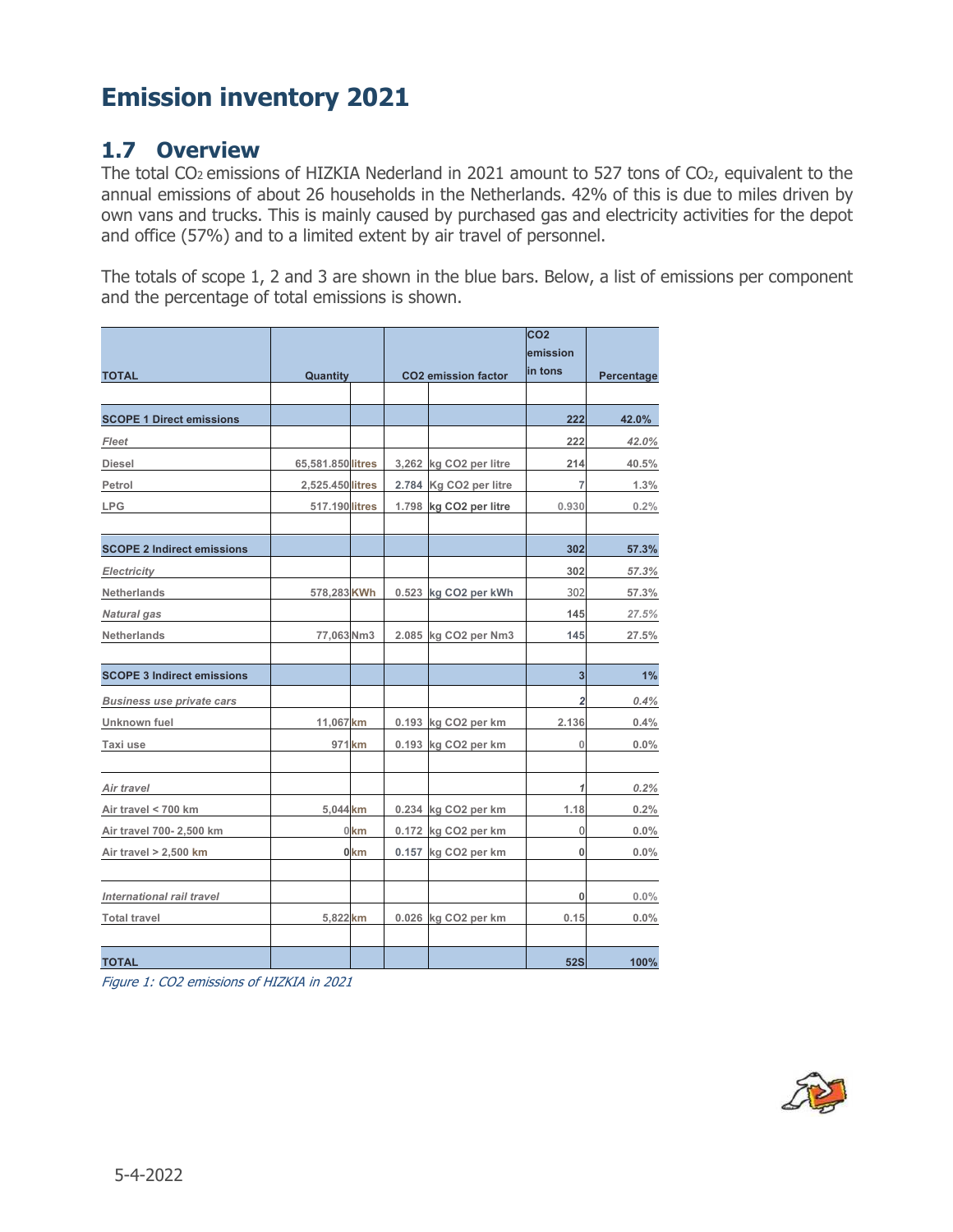#### **1.8 Direct emissions**

Direct emissions are all due to the use of the own fleet. The fleet consists of a number of lease cars, vans and trucks. The majority of the emissions from this group are due to the consumption of diesel. This amounts to 214 tons of CO2, which is about 42% of the total emissions.

#### **1.9 Indirect emissions**

The indirect emissions are due to activities of HIZKIA Nederland, but they originate from sources owned by others. These emissions can be divided into the generation of electricity and gas and business air travel by own personnel. The total of indirect emissions is 305 tons of CO2, i.e., 58 % of the total CO2 emissions. The breakdown of indirect emissions is explained more in detail below.

#### **Electricity**

HIZKIA has an energy contract at Eneco. This energy contract contains 5.1% green electricity from the Netherlands, according to Hier.nu.

#### **Gas**

Currently, HIZKIA does not use sustainable gas, only natural gas.

#### **Business use private cars**

In the first half of 2020, employees drove about 11,067 kilometres with private cars, which result in about two tons of CO2, less than 1 % of the total. The mileage is not recorded in the administration, only the amount declared. This amount is divided by the mileage allowance that employees receive. In this way, the quantity of miles driven has been approximated. The type of vehicle and fuel is also not recorded. Therefore, the CO2 factor of unknown fuel with an unknown vehicle has been chosen.

#### **Business air travel**

A number of flights were made during 2021. The total mileage is approximately 5044 kilometres, resulting in emissions of 1 ton of CO2. This is 0.2% of the total.

#### **International rail travel**

Since the beginning of 2020, we are checking whether short flights can be replaced by train trips. In 2021, around 5822 kilometres were travelled to international destinations, resulting in CO2 emissions of 151 kilograms. This is less than 1% of the total.

#### **1.10 Selection of reference year**

The year 2019 has been used as the reference year.

#### **1.11 Quantification methods and conversion methods**

This report was drawn up using ISO 14064-1, as well as the CO2 Manual Performance Ladder 3.0 of SKAO (Foundation for Climate-Friendly Procurement and Business). In addition, the conversion values have adopted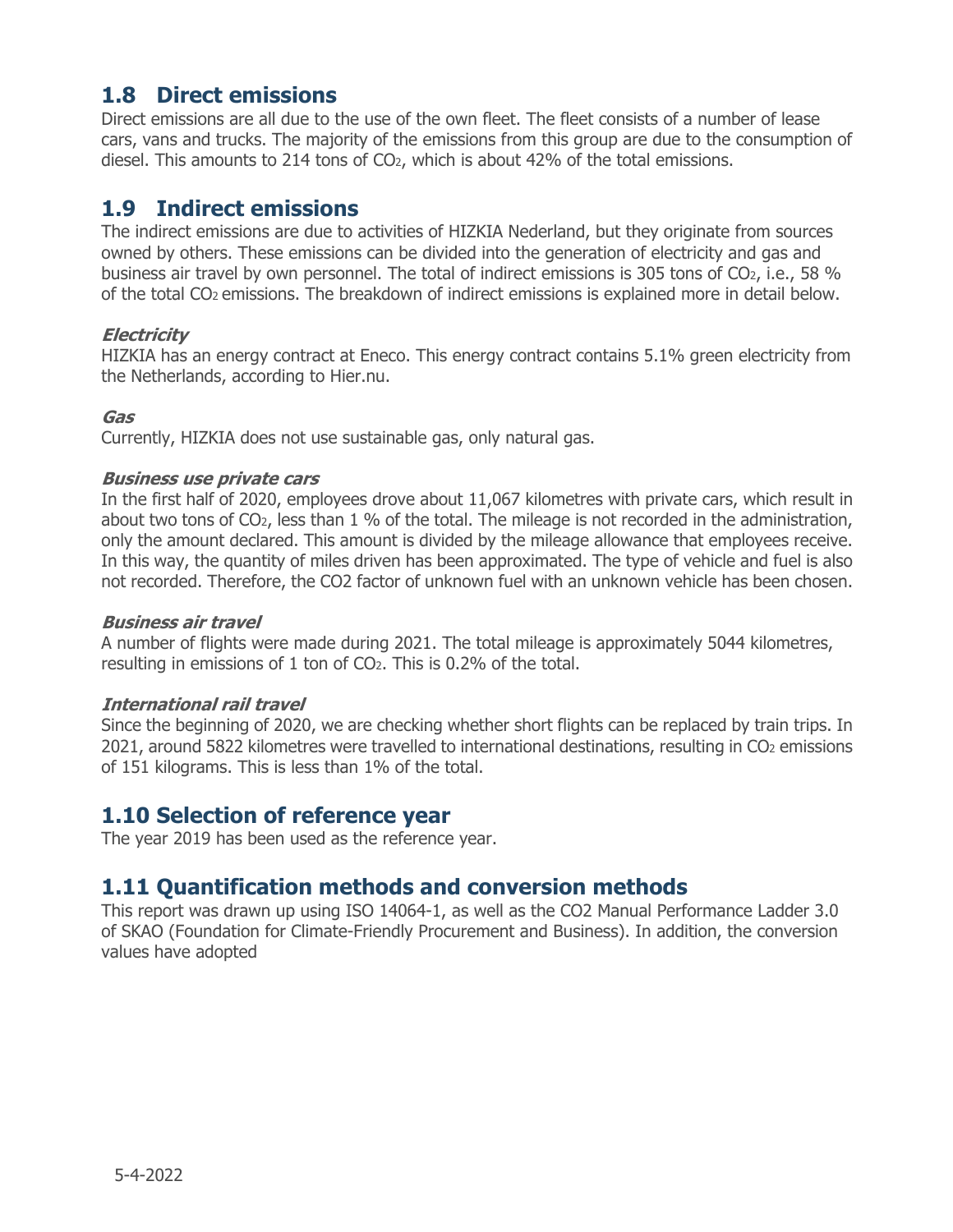

from CO2emissiefactoren.nl. This site has been chosen because it is co-written by the SKAO, which is responsible for the CO2 Performance Ladder.

#### **1.12 Description of uncertainties regarding accuracy of emission and removal factors**

The emission factors have been adopted from co2emissiefactoren.nl, which has been set up by, among others, the Dutch government and the SKAO. It can be assumed that the values have been taken over correctly and no errors have been made. If the factors change in the future, the new values will be used in future reports.

#### **1.13 Uncertainty study and results**

While calculating CO<sub>2</sub> emissions, an attempt was made to minimise uncertainty. Assumptions had to be made, however, because the current system cannot provide pure data.

The following assumptions and uncertainties are contained in the data:

- The determination of the kilometres driven with private cars. The costs declared are divided by the mileage allowance in order to obtain an approximate number of kilometres driven.
- In the past, the flights made by employees have not been clearly identified in the ledger accounts, therefore it could occur that a flight was omitted.
- The distance of the flights is calculated via nl.route.to. The distance given may differ from the distance actually flown.
- Rail travel and other public transport trips are difficult to derive from the general ledger accounts. One reason for this is that the employees themselves charge and subsequently declare their public transport card at HIZKIA. Since the Dutch NS trains have a CO2 factor of 0 kg/CO2 , the lack of insight into the train travel will have a minimal impact on the total emissions of HIZKIA Nederland.
- Taxi rides in the Netherlands and abroad are declared by employees. However, it is not possible to determine the relationship between the costs and the distance travelled. In some cases, the distance travelled is shown on the receipt. If this was not the case, the Dutch legislation on the maximum fare has been taken back to make the calculation and then the result was compared with the journeys where the number of kilometres was known. The relative difference between the calculated and actual kilometres was booked as a surcharge on top of the calculated kilometres.

In view of these assumptions, an accurate quantitative determination of the uncertainty is impossible. Since these are assumptions on energy flows that do not contribute significantly to the total emissions of HIZKIA, the maximum inaccuracy is estimated at 3%. If assumptions are made based on sources, they are named in the report.

We believe that the calculations and assumptions used lead to a realistic picture. System improvements will be investigated to reduce assumptions and obtain more pure data for subsequent years.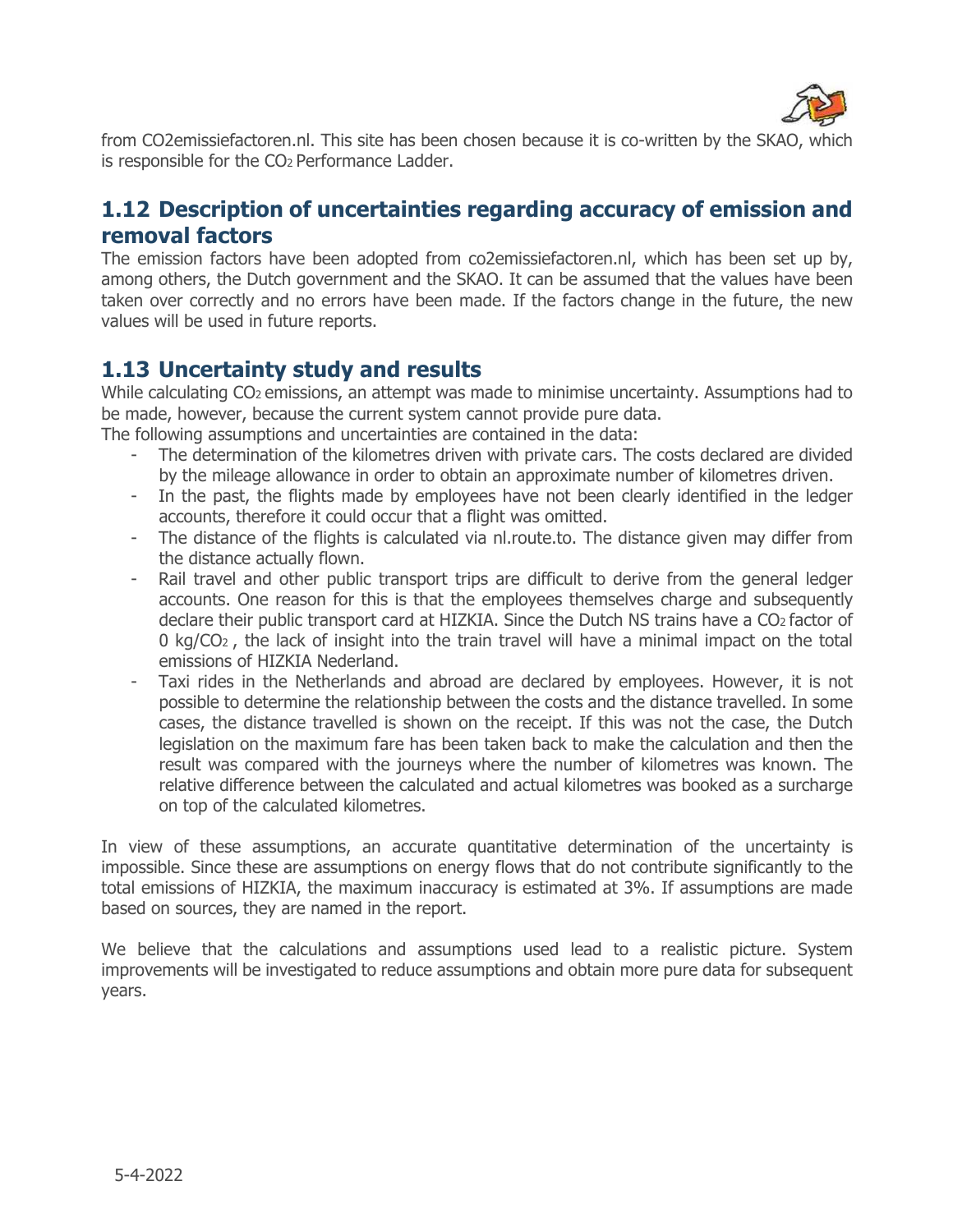

## **1.14 Statement regarding verification of the emission inventory**

The emission inventory has not been verified by a verifying institution.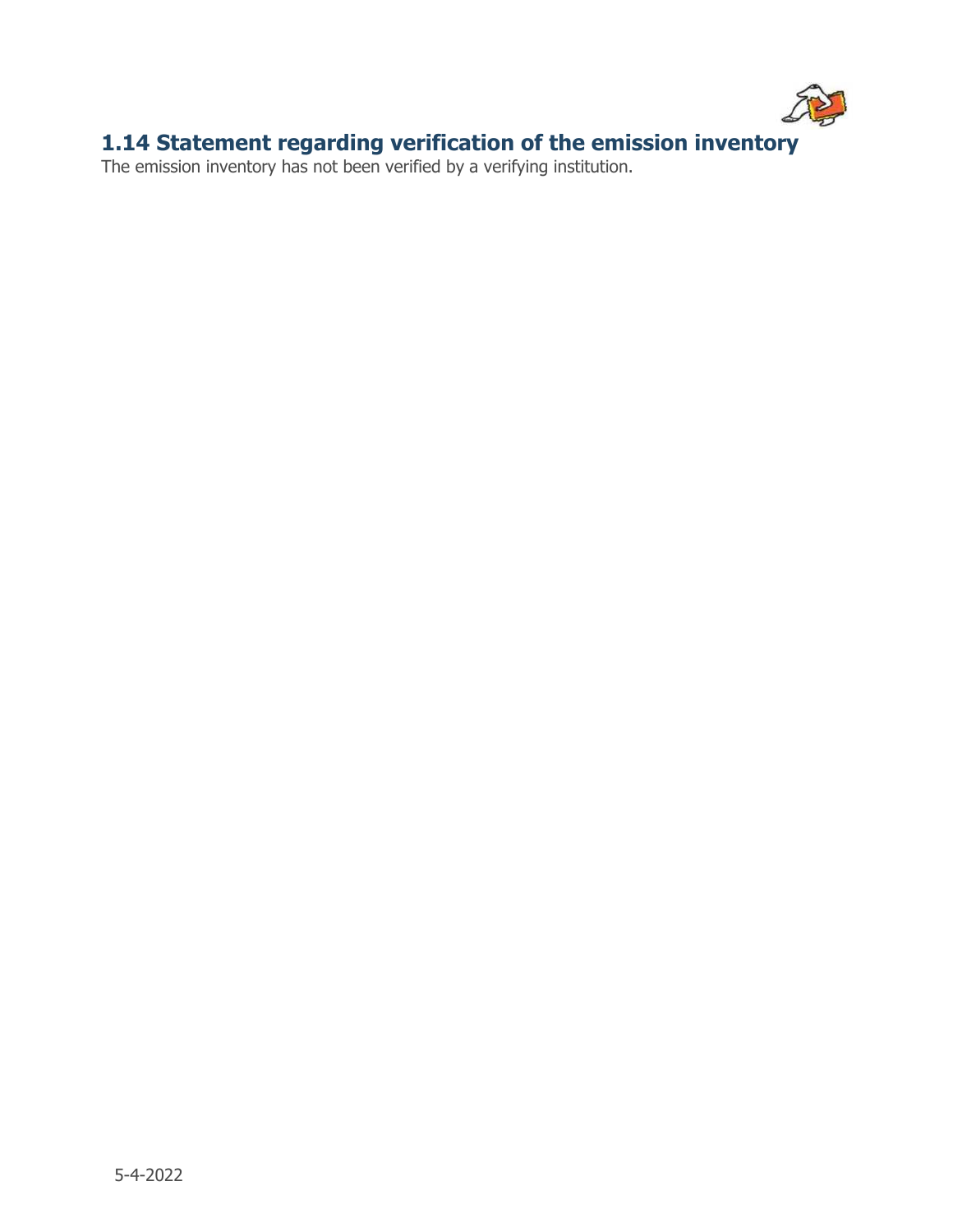

# **2. Reduction**

After mapping the CO<sub>2</sub> emissions in scope 1 and 2 by HIZKIA, it is possible to set targets and an action plan for CO2 reduction. To do this, NEN-ISO 50001 was followed, in particular the paragraphs § 4.4.3, § 4.4.6, § 4.6.1 and § 4.6.4. Based on these standards, this section is divided into the subobjectives Objectives, Reduction Measures, Control and Adjustment.

## **2.1 Objectives**

HIZKIA tracks her energy consumption with an online tool. This provides insight into the consumption data of every quarter of an hour. In this way, HIZKIA can analyse its consumption.

In addition, an energy audit was carried out at the beginning of 2020, combined with the completion of the Approved Measure List, in which all facilities in the building have been checked to see how the consumption can be minimised. Two of the five measures were already implemented in 2020. For example, the pipes and fittings of the CV have been isolated and all lighting in the building was switched to LED. The main proposed measures pending since 2020 are:

- o Renewal of the CH and changing the arrangement from single to cascade;
- o Adjustment of the recirculation of the air treatment cabinets;
- o Insulation of the outer shell of the building;
- o Installation of solar panels.

Partly based on the energy audit, the Approved Measure List, and the research into solar panels, the following short and long-term objectives have been set:

Short term (to be achieved in 2022): Total CO2 reduction of 30 % compared to 2019

Long term (to be achieved before 2024): Total CO2 reduction of 50 % compared to 2019

#### **Ambition Level**

HIZKIA wants to halve its CO<sub>2</sub> emissions in 5 years. A number of measures have already been implemented to achieve this. In addition, clear reduction possibilities have been identified. Given the height of the reduction target, HIZKIA is progressive in the field of CO<sub>2</sub> reduction.

#### **3.3 Reduction measures**

To determine how and where CO<sub>2</sub> emissions can be reduced, we first looked at which areas of control can take place. This is shown in the table below: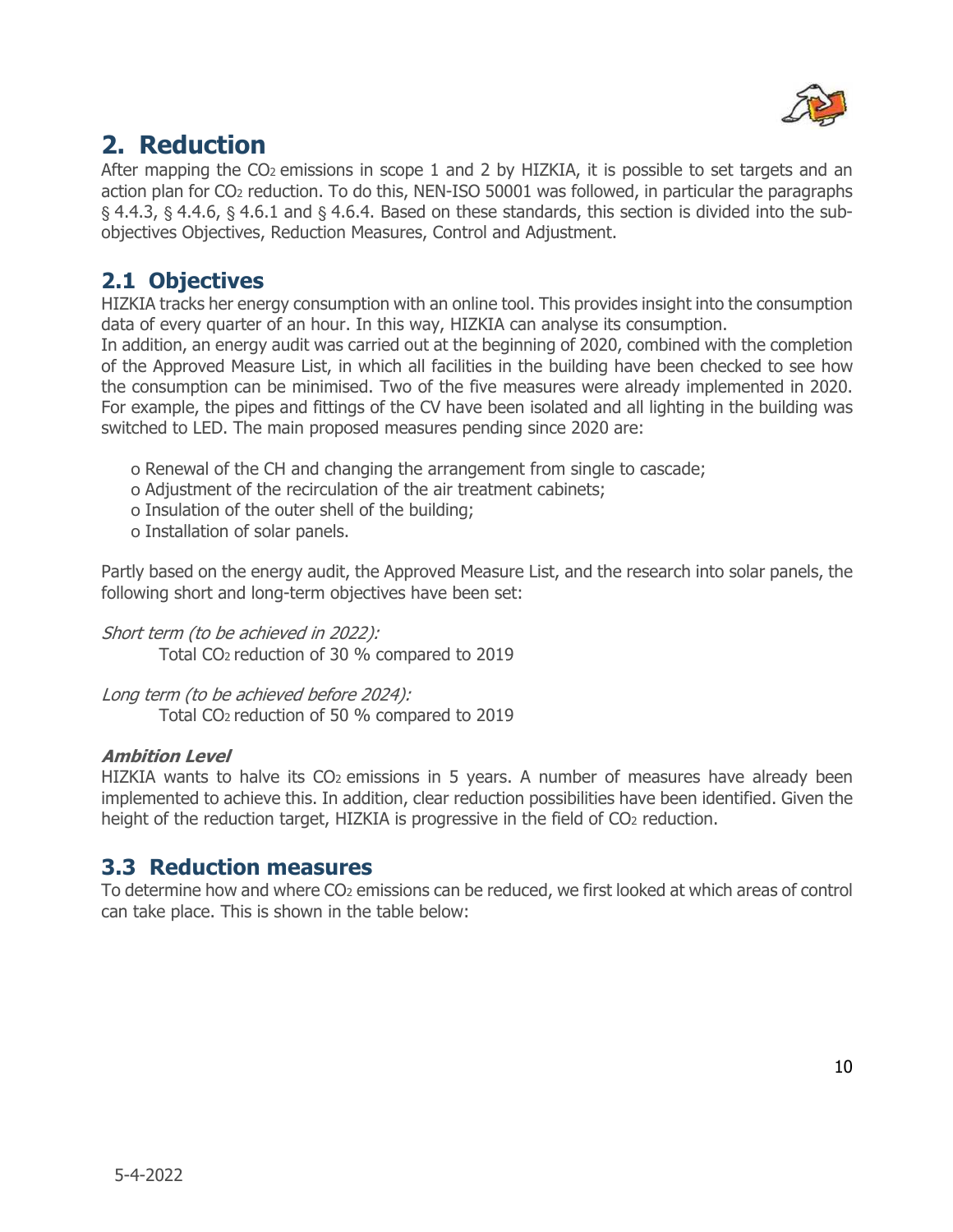|         |                            | C02 emissions 2019 (kg) Efficiency driver |                           | <b>Volume driver</b> | <b>Short-term measures</b> | Savings (kg) | <b>Long-term measures</b>     | <b>Total savings (kg)</b> |
|---------|----------------------------|-------------------------------------------|---------------------------|----------------------|----------------------------|--------------|-------------------------------|---------------------------|
| Scope 1 | Trucks                     | 182,594                                   | Kilometres, weight,       | Number of            |                            |              |                               |                           |
|         |                            |                                           | driving behaviour, route  | projects, location   | <b>Economical driving</b>  |              | Research on alternative fuels | 165,248                   |
|         |                            |                                           | Kilometres, weight,       | Number of            | Economical driving, switch |              |                               |                           |
|         | Cars and buses             | 117,085                                   | driving behaviour, route  | projects, location   | to electric driving        | 6,000        |                               |                           |
| Scope 2 | Electricity                | 277,282                                   |                           |                      |                            | 277,000      |                               |                           |
|         |                            |                                           | Lighting, climate control | Number of visitors   | Purchase green energy      |              |                               |                           |
|         | Gas                        | 102,736                                   | Heating, climate control  | Number of visitors   |                            |              | Insulation                    | 38,000                    |
|         |                            |                                           | Kilometres, weight,       |                      |                            |              |                               |                           |
|         | <b>Business use of</b>     |                                           | driving behaviour,        |                      |                            |              |                               |                           |
|         | private car                | 2,856                                     | means of transport, fuel, | Number of physical   |                            | < 1,000      |                               |                           |
|         |                            |                                           | digital                   | visits, location     | <b>Economical driving</b>  |              | Electric driving              |                           |
|         | <b>Business air travel</b> |                                           | Number of people,         | Number of physical   |                            |              |                               |                           |
|         |                            | 32,030                                    | means of transport,       | visits, location     | Use alternative            | 2,000        | Use alternative               |                           |
|         | International rail         |                                           | Number of people,         | Number of physical   |                            |              |                               |                           |
|         | travel                     | $\mathbf{0}$                              | means of transport,       | visits, location     |                            |              |                               |                           |
| .       |                            | 74.500                                    |                           |                      |                            | 0000000      |                               | 0.000010                  |

**digital Total 714,583 285,000 203,248** Figure 2: Areas where HIZKIA can reduce her CO2 emissions and indication of savings

The efficiency drivers are areas where can controlled to reduce CO<sub>2</sub> emissions. The volume drivers are determined by the customer's demand, the number of transports, and their distance, respectively.

In addition, a number of measures have been specified that HIZKIA can implement in the short and long term. This includes an indication of the savings in tons that can be achieved by the measures taken.

The measures mentioned are explained more in detail below.

As mentioned in the objectives, an energy audit was conducted at the beginning of 2020. Some of the conclusions from the energy audit mentioned were implemented during 2021:

- The current CH boiler was replaced on 5 July 2021. After a period of regulation, which led to higher consumption in the first 3 months, a downward trend has been set since September 2021. In the months February and March 2022, the measure has led to an average reduction in power consumption of 30.5%. The average gas consumption decreased by 61.8% over the same period. The current picture is that the expected savings of 4,000  $\text{m}^3$  will be amply achieved.
- If the outside air humidity is too high, the air treatment cabinet can now shut off the external air supply. This reduces the energy required to achieve the desired humidity. If the outside humidity is sufficient, the air treatment cabinet absorbs more air from outside, which also reduces the need for the system to operate.
- Physical adjustment of the air treatment cabinet valves was not possible because the current installation offers no possibilities for it. If the cabinet has been written-off, durability will also be taken into account when purchasing a new cabinet.
- HIZKIA will actively manage reducing air travel. For short flights, to places such as Frankfurt, Paris, or London, we will check if the train is an alternative. Travelling to Frankfurt by train saves almost 200 kg of CO<sub>2</sub> on a return trip. Replacing all flights under 700 kilometres by train travel results in a saving of 2 tons. In the meantime, the figures show that international train journeys are happening more frequently. The number of miles flown also shows a decrease.

At the moment, a number of savings are still in progress. These are:

 $\overline{\phantom{a}}$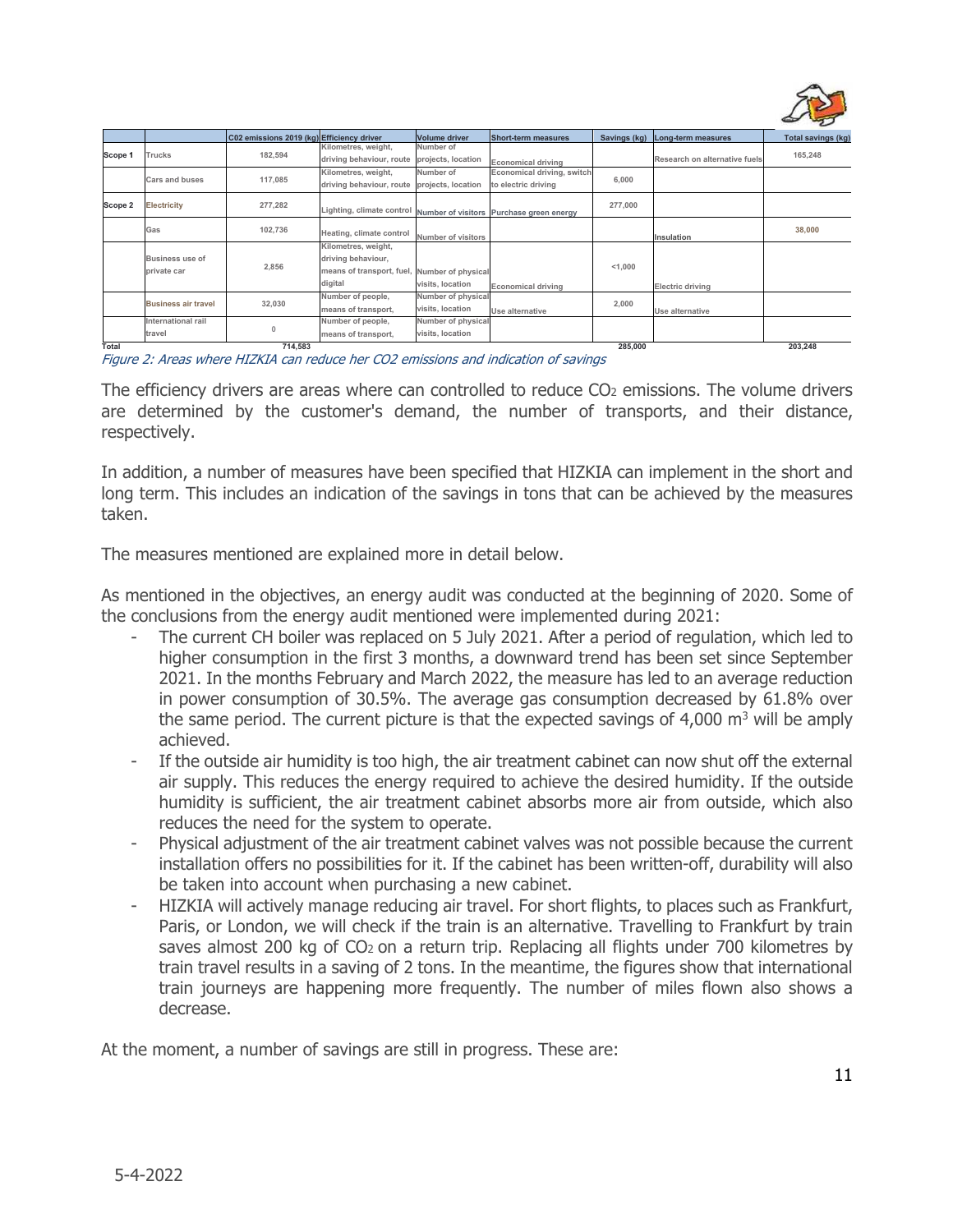

- Investigate possibilities to switch off equipment, such as coffee machines, extraction, and compressed air installations, in the nights and weekends using time clocks. The necessary equipment has been purchased and still has to be fit. This is expected to be carried out in 2022.
- Examine whether opportunities exist to motivate employees to drive more fuel-efficiently is a continuous process, it applies both for truck drivers and employees in their business or private cars. Employees are informed about economical driving. In addition, truck drivers will take the economical driving course every five years. It is difficult to ascertain whether the measures taken are effective. This is because the cars are operating with diesel-consuming cooling engines. This makes it impossible to find out whether the driving is economical. In addition, no information can be extracted from private cars.
- The management has decided that passenger vehicles with an internal combustion engine will no longer be purchased. This means that any new passenger car purchased will be electric.

Unfortunately, it has also appeared that a number of measures are not feasible. These measures are described in this paragraph with the reason for rejection.

- The investigation of cavity insulation in the office building has been carried out. The landlord does not want to cooperate in insulating the office building, because the building meets the requirements of the Energy label C and does not yield the desired return for the landlord. However, it has been found that the storage depot has been properly isolated.
- The introduction of a card system at the charging points to identify who is using it, and whether this consumption is attributable to HIZKIA Nederland, is not accepted by the board of directors. The board of directors believes that anyone who has an electric car should be able to use the charging points at the site of HIZKIA. This makes the accessibility of the purchase of an electric vehicle easier and allows HEZKIA to offer a better service level.
- It is not possible for HIZKIA to purchase solar panels and place them on its premises. This is because the risk of fire increases when solar panels are installed. After checking with the insurance companies, the conclusion was that it is not possible to place solar panels on the roof of the depot because of the valuable objects present in the depot.

#### Open Issues

In addition to the measures already taken, more energy-saving measures will be taken in the near future.

- In 2023, the energy contract will be adjusted, which means that all purchased electricity will be generated green in the Netherlands. This would save 277 tons of  $CO<sub>2</sub>$ , when the starting point is the annual consumption in 2019.
- Regarding the trucks, it is examined whether they can already be driven completely or partially on an alternative fuel. One of those alternatives is HVO Diesel.

The potential annual savings mentioned above could achieve a reduction of 596 tons of CO2. This is a reduction of 76 % compared to 2019.

In addition, the administration of the various energy flows will also be examined. The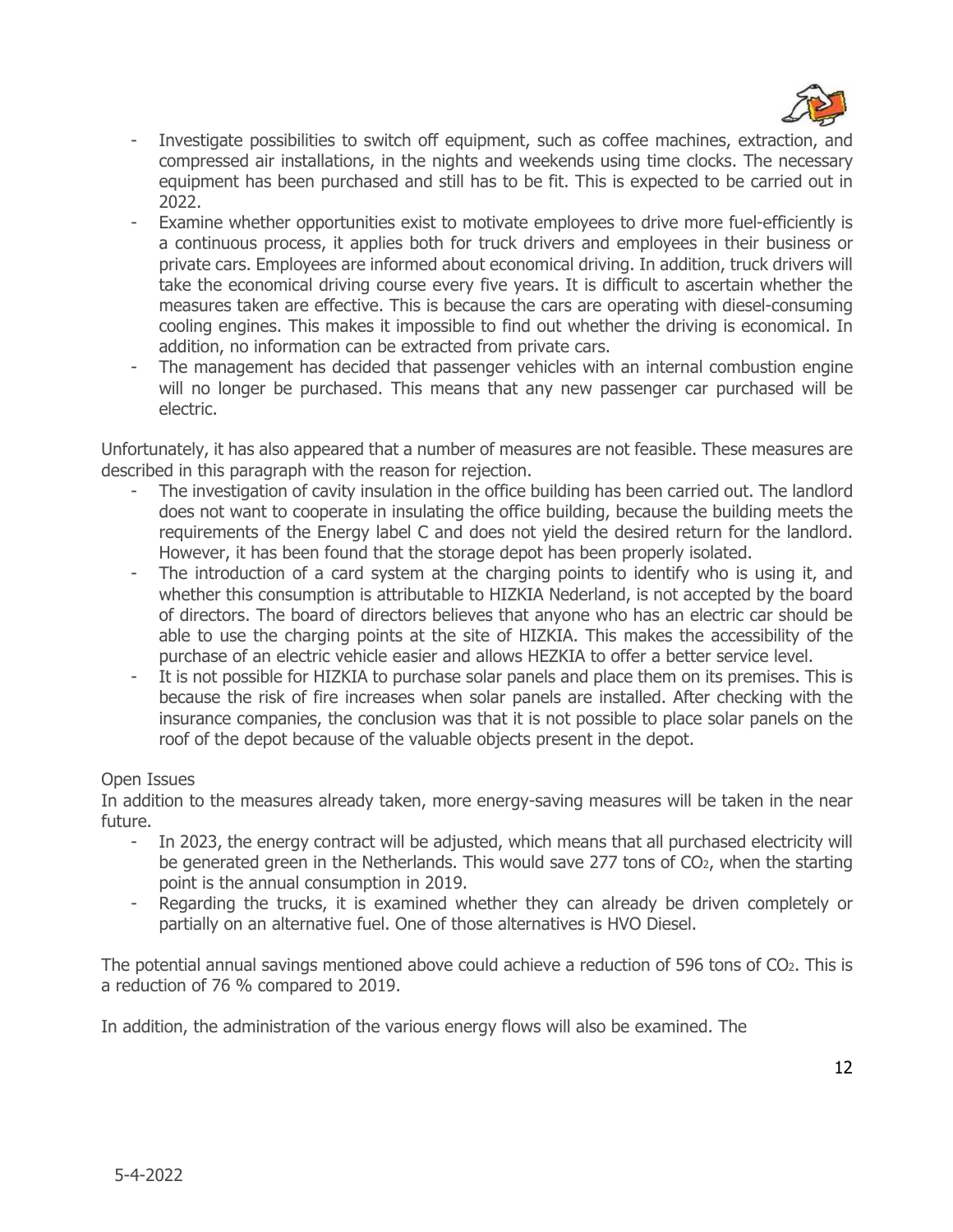

desired outcome is to improve visibility to enable a more focused control. Examples of measures that can be taken are the more detailed specification of travel expenses. This can be done by, for example, recording the number of kilometres, or specifying the departure and arrival points. In the event that the information at the time of booking is not complete, the relevant persons must be contacted to find out the missing information.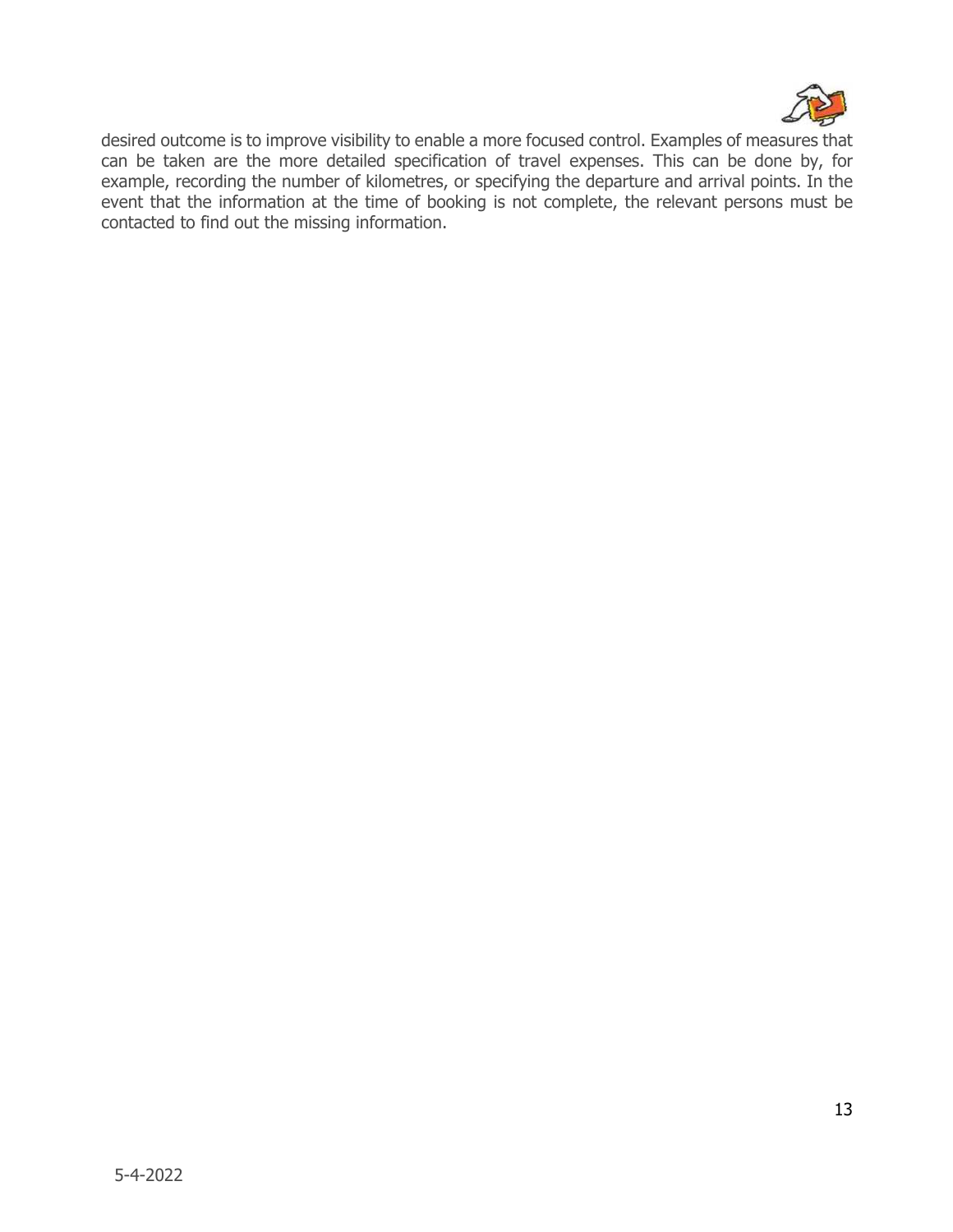

## **3.4 Check**

In the first quarter of 2022, 2021 was compared to 2019. This comparison does not give an accurate picture of progress and savings, partly because of corona - leading to a significant decrease in the activities from April 2020.

| <b>Energy flow</b>        | <b>Unit</b> | CO2 emissions (tons) | CO2 emissions CO2 reduction |           |  |
|---------------------------|-------------|----------------------|-----------------------------|-----------|--|
|                           |             | 2019                 | 2021                        |           |  |
| Scope 1                   |             |                      |                             |           |  |
| <b>Diesel</b>             | litres      | 280                  | 214                         | 23.57%    |  |
| Petrol                    | llitres     | 21                   |                             | 66.67%    |  |
| LPG                       | litres      | 0                    |                             |           |  |
| Scope 2                   |             |                      |                             |           |  |
| Electricity (Netherlands) | <b>KWh</b>  | 343                  | 302                         | 11.95%    |  |
| Gas (Netherlands)         | m3          | 105                  | 145                         | $-38.10%$ |  |
| Scope 3                   |             |                      |                             |           |  |
| Business use private cars | km          | 3                    | 2.1                         | 28.67%    |  |
| Business air travel       | km.         | 32                   | 1.2                         | 96.31%    |  |
| International rail travel | km          | 0                    | 0.2                         |           |  |
| <b>Total</b>              |             | 784                  | 672                         | 14.23%    |  |

Figure 3: Comparison between 2019 and 2020 H1 and CO2 reduction progress

From the table above, it can be concluded that the trucks have consumed less fuel and therefore have lower CO<sub>2</sub> emissions. The exact cause is unknown, it could be because less transport has been outsourced to other parties. Currently, no target has been set for this area and no actions are taken against it. On the other hand, there's a significant decrease in the use of private cars and buses. This is possible because many people were working from home.

The overview also shows that the natural gas consumption has increased considerably.

This has a number of causes. In early 2021 we had a very cold period. In addition, a new CH installation was purchased that had to be regulated. Besides, recently it was found that the underfloor heating on the second floor of the office was not switched on. This resulted in high gas consumption. It is expected that in 2022 these incidents will not occur (or to a minor extent) and therefore the gas consumption will drop again.

There is also a sharp decline in travel. This applies to the use of private cars for business travel, as well as for air travel. The cause is largely attributable to the corona crisis. New in this report is the mention of international rail travel. Since it did not take place before. When collecting the data, it showed an increase.

## **3.5 Adjustment**

In view of the above graph, savings exist in many areas. Only the gas consumption is a lot higher than in 2019. Measures have already been taken in this regard by

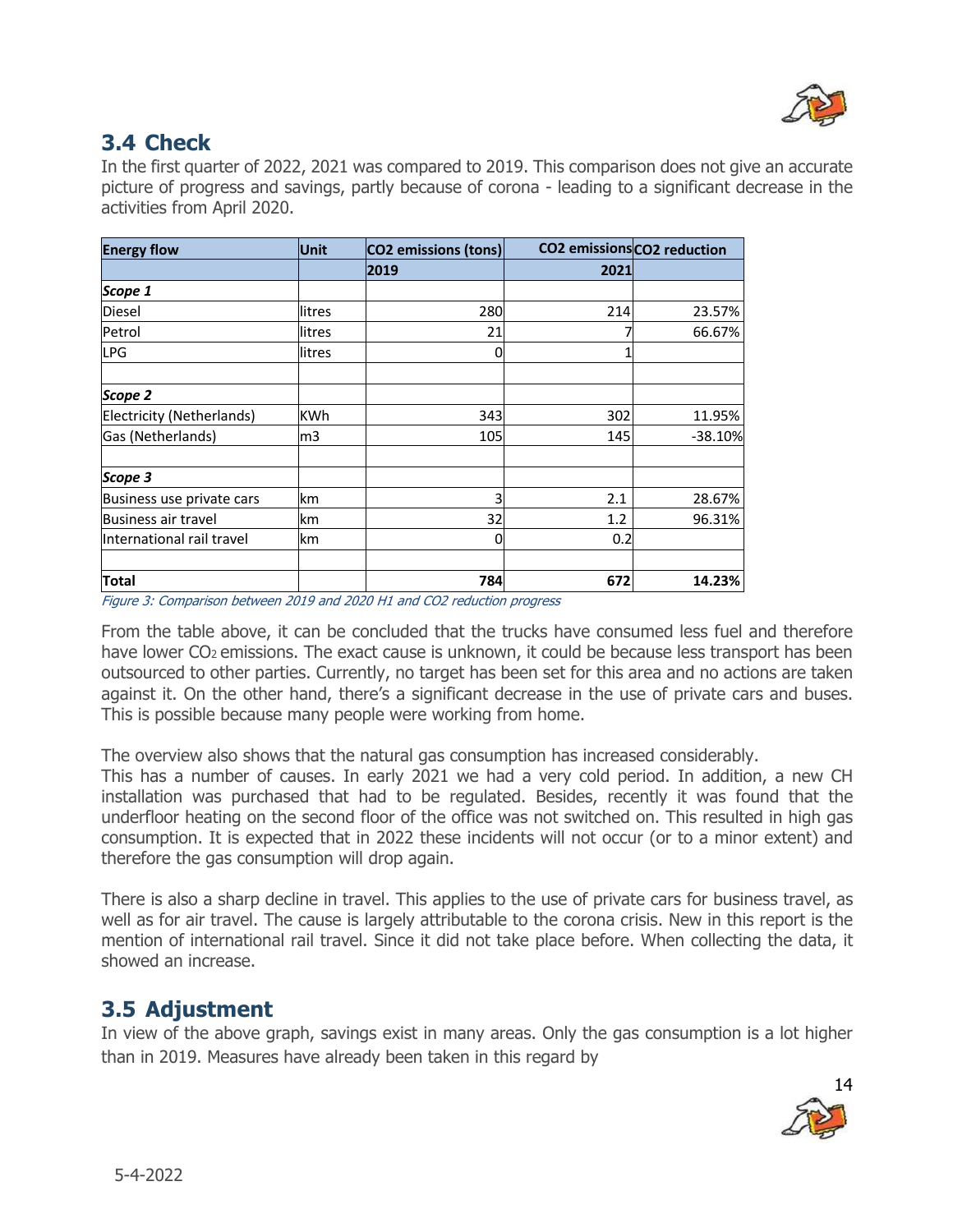the purchase a new CH installation. The gas consumption must continue to be monitored to achieve the target of 30% savings in the short term.

## **4. Communication**

To qualify for certification for the CO2 Performance Ladder, a communication plan must be drawn up. This part will be explained below.

#### **4.1 Communication plan**

To find out which parties need information and how this can be done, a stakeholder analysis was carried out first.

#### **4.1.1 Stakeholder analysis**

In the stakeholder analysis, a distinction has been made between internal and external parties.

The internal stakeholders can be divided into the following groups:

- Management
- UFO (Production and Facility Consultation)
- Employees in the office
- Drivers and art handlers

The internal stakeholders can be divided into the following groups:

- Customers museums
- Customers government
- Customers private
- Subtenants in the premises of HIZKIA Nederland

These parties should be kept informed of the progress of HIZKIA in the field of sustainability and its CO2 emissions. Below, an explanation follows of how this is done.

#### **4.1.2 Internal communication**

Within HEZKIA, we use newsletters. These are sent periodically. In addition, a "townhall" is organised at least four times a year, where all employees are present and are informed about the developments within the company.

The newsletters will be used to provide interim information to the employees. The townhall at the end of the year will be used to provide an update the achievement of the objectives set and the objectives for the subsequent year. During this townhall, employees can also give their input on how they think matters can be improved within the company.

In addition, the energy policy, reduction targets, and measures will be discussed periodically in the MT or UFO consultations. The findings during these consultations will be used as input for the newsletters and the townhall.



#### **4.1.3 External communication**

For the external parties, communication will mainly take place through the website and social media.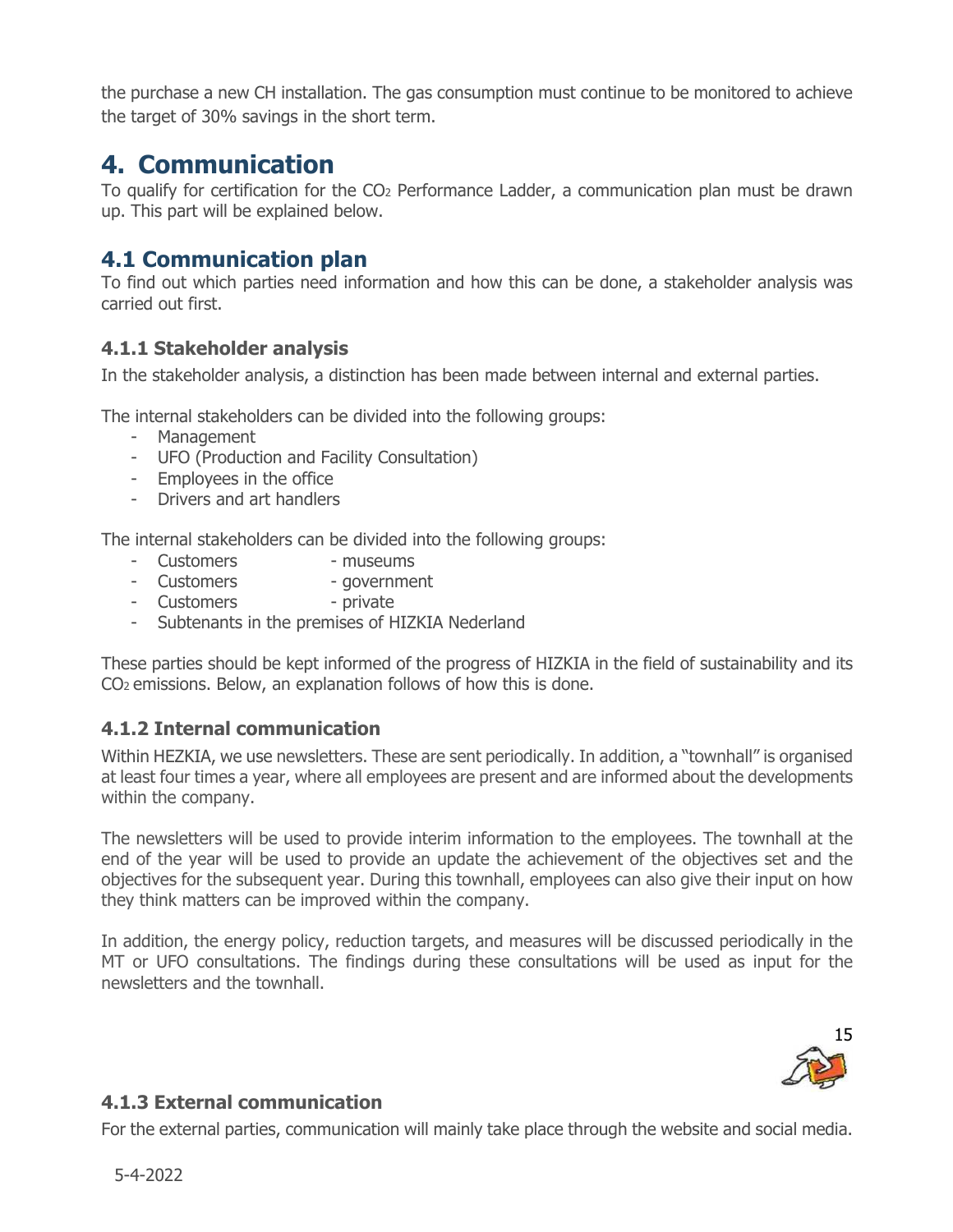The reports can be found on the website of HIZKIA Nederland (https://hizkia.com/nl/), where necessary aggregated in view of confidential information. In addition, information will be distributed via social media on the objectives (achieved) and measures taken.

In addition, newsletters are also sent to the various customers.



# **5. Participation plan**

This section covers the requirements of section D of the CO<sub>2</sub> Performance Ladder: Participation. In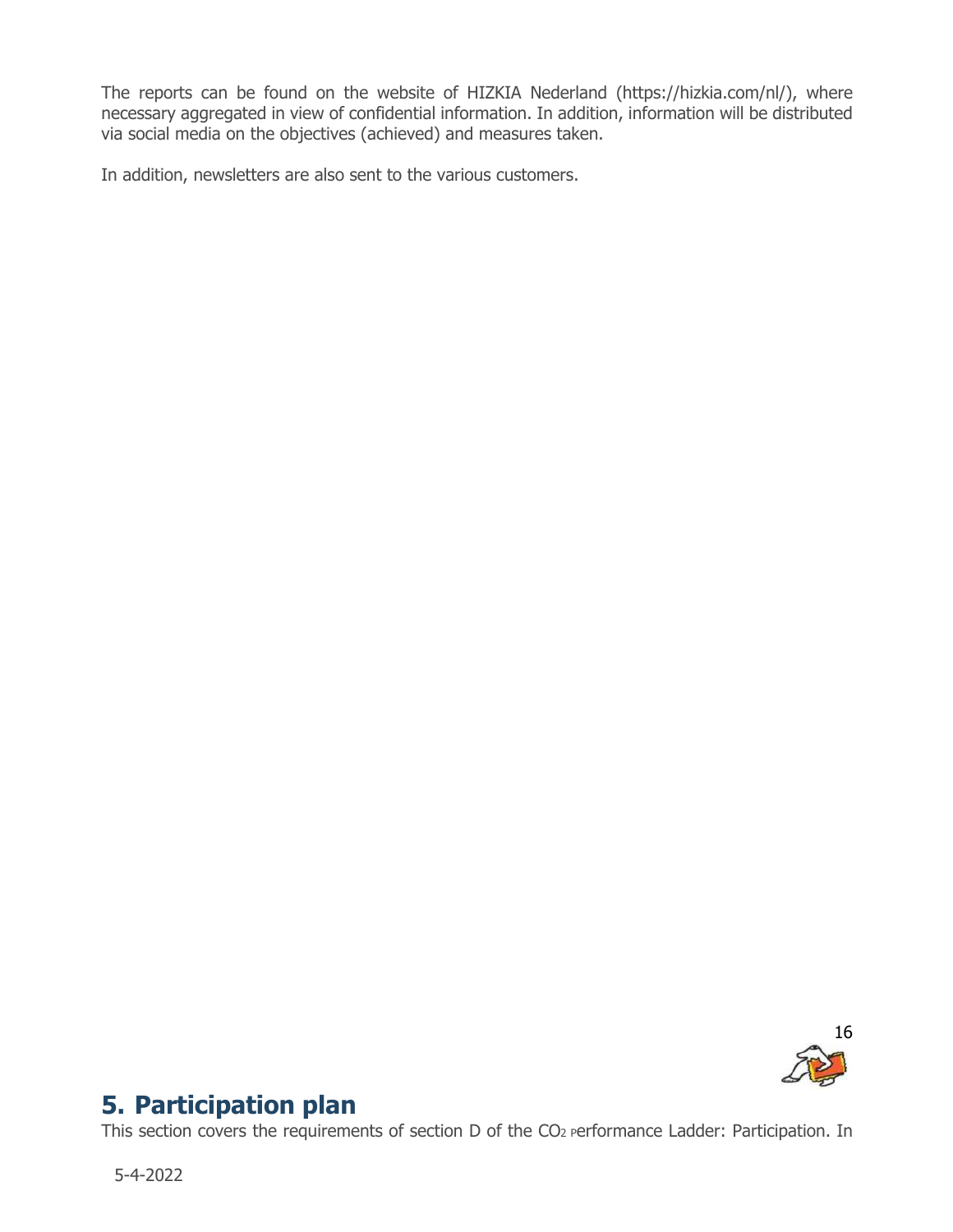this context, we must actively participate in sector initiatives to learn from others and discuss new developments and innovations in the field of sustainability.

Due to the corona pandemic, there was no opportunity to participate in various sustainability initiatives. However, within HIZKIA a budget of €2,000 is available for participation in sustainable initiatives.



# **Appendix 1: Glossary**

**Green House Protocol**: International standard since 1998 in the field of the inventory and

5-4-2022